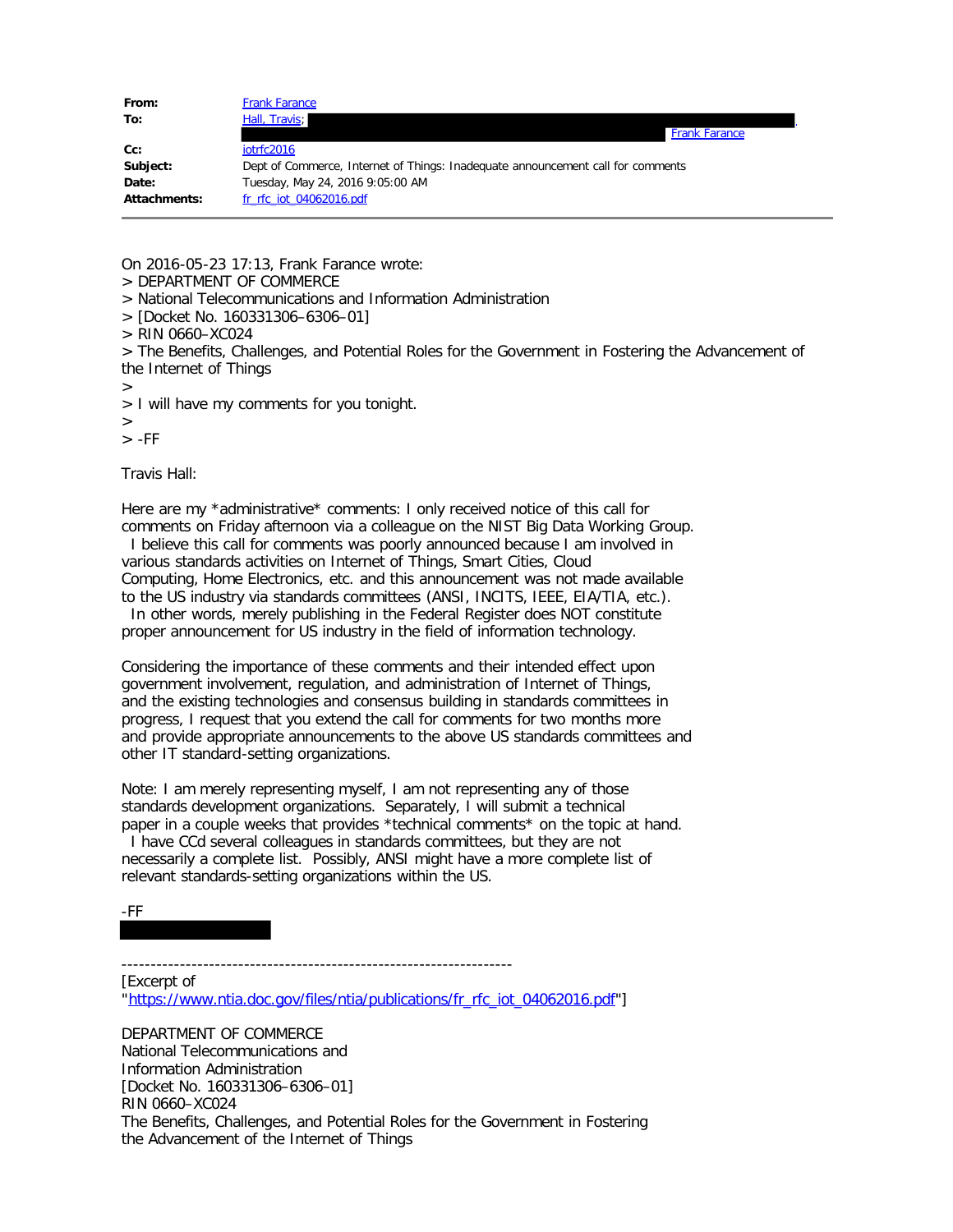AGENCY: National Telecommunications and Information Administration, U.S. Department of Commerce.

ACTION: Notice, request for public comment.

SUMMARY: Recognizing the vital importance of the Internet to U.S. innovation, prosperity, education, and civic and cultural life, the Department of Commerce has made it a top priority to encourage growth of the digital economy and ensure that the Internet remains an open platform for innovation. Thus, as part of the Department's Digital Economy Agenda, the National Telecommunications and Information Administration (NTIA) is initiating an inquiry regarding the Internet of Things (IoT) to review the current technological and policy landscape. Through this Notice, NTIA seeks broad input from all interested stakeholders—including the private industry, researchers, academia, and civil society—on the potential benefits and challenges of these technologies and what role, if any, the U.S. Government should play in this area. After analyzing the comments, the Department intends to issue a ''green paper'' that identifies key issues impacting deployment of these technologies, highlights potential benefits and challenges, and identifies possible roles for the federal government in fostering the advancement of IoT technologies in partnership with the private sector.

DATES: Comments are due on or before 5 p.m. Eastern Time on May 23, 2016.

ADDRESSES: Written comments may be submitted by email to iotrfc2016@ ntia.doc.gov. Comments submitted by email should be machine-readable and should not be copy-protected. Written comments also may be submitted by mail to the National Telecommunications and Information Administration, U.S. Department of Commerce, 1401 Constitution Avenue NW., Room 4725, Attn: IOT RFC 2016, Washington, DC 20230. Responders should include the name of the person or organization filing the comment, as well as a page number on each page of their submissions. All comments received are a part of the public record and will generally be posted to

<http://www.ntia.doc.gov/category/internetpolicy-task-force>without change. All personal identifying information (for example, name, address) voluntarily submitted by the commenter may be publicly accessible. Do not submit confidential business information or otherwise sensitive or protected information. NTIA will accept anonymous comments.

FOR FURTHER INFORMATION CONTACT: Travis Hall, National Telecommunications and Information Administration, U.S. Department of Commerce, 1401 Constitution Avenue, NW., Room 4725, Washington, DC 20230; telephone (202) 482–3522; email thall@ntia.doc.gov. Please direct media inquiries to NTIA's Office of Public Affairs, (202) 482–7002.

SUPPLEMENTARY INFORMATION: Background: As part of the Department of Commerce's Digital Economy Agenda, the National Telecommunications and Information Administration (NTIA) is requesting comment on the benefits, challenges, and potential roles for the government in fostering the advancement of the Internet of Things (IoT).

Description of IoT and its Impact on the Economy: IoT is the broad umbrella term that seeks to describe the connection of physical objects, infrastructure, and environments to various identifiers, sensors, networks, and/or computing capability.1 In practice, it also encompasses the applications and analytic capabilities driven by getting data from, and sending instructions to, newly-digitized devices and components. Although a number of architectures describing different aspects or various applications of the IoT are being developed, there is no broad consensus on exactly how the concept should be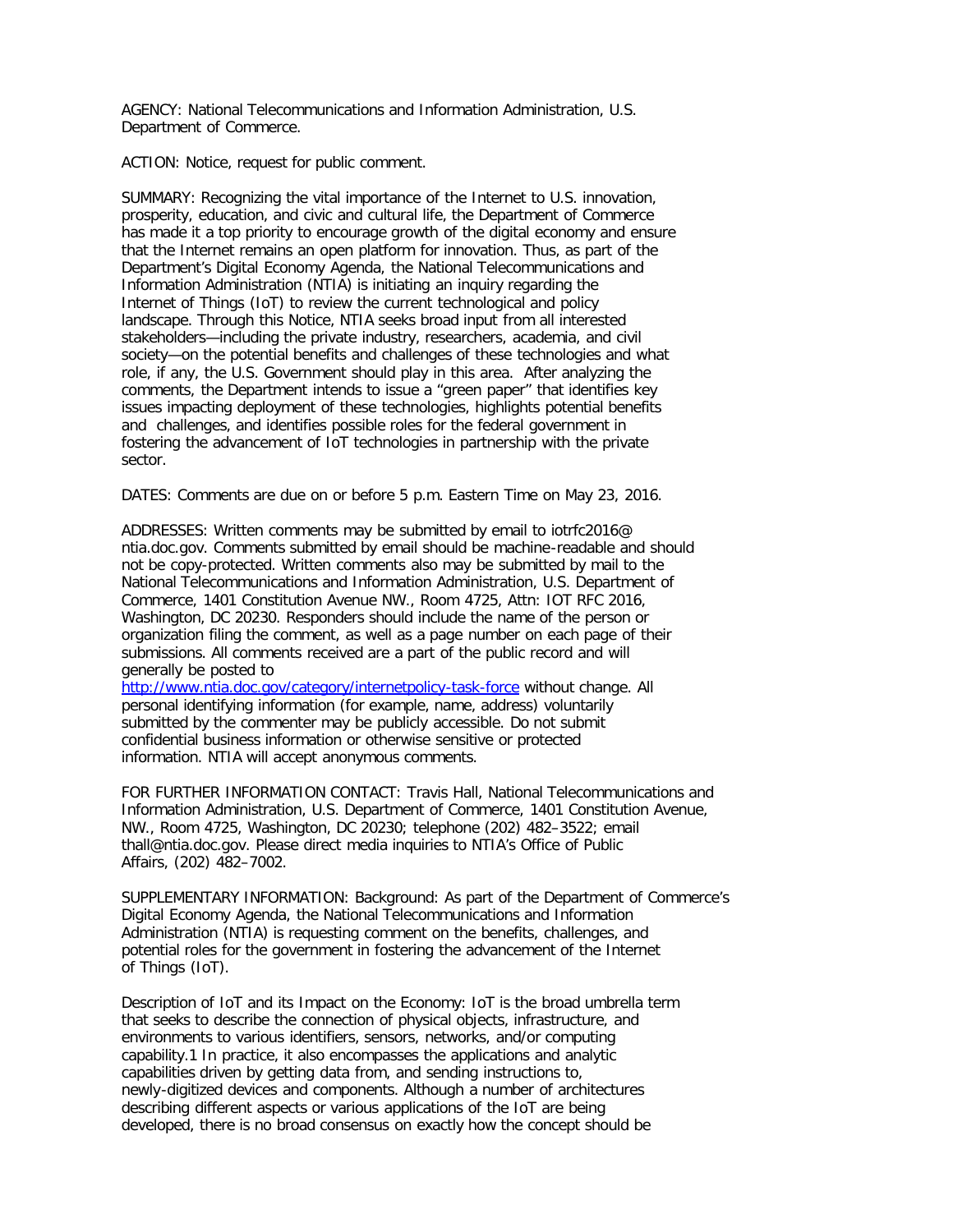defined or scoped. Consensus has emerged, however, that the number of connected devices is expected to grow exponentially, and the economic impact of those devices will increase dramatically.2 While some types of devices will fall into readily identifiable commercial or public sectors in their own right—for example, implantable health devices—most will serve the function of enabling existing industries to better track, manage, and automate their core functions. The potential health, safety, environmental, commercial, and other benefits of IoT are enormous, from reducing the risk of automobile-related injuries and fatalities to enabling micro-cell weather forecasting. IoT has the potential to catalyze new user applications and give rise to new industries. For example, IoT is the foundation for ''Smart Cities'' efforts, which use pervasive connectivity and data-driven technologies to better manage resources, meet local challenges, and improve quality of life.

However, the IoT also presents challenges,3 which in turn have begun to generate initial thinking and policy responses both inside and outside of government. A number of Federal agencies—for example, the National Highway Traffic Safety Administration (NHTSA) and the Food and Drug Administration (FDA)—have already begun grappling with potential health, safety, and security issues arising from the connection of cars and medical devices to the Internet.4 The Federal Trade Commission (FTC) has identified privacy and cybersecurity aspects of IoT, and proposed some possible best practices.5 Pursuant to the White House Smart Cities Initiative, the U.S. Government is providing \$35 million in new grants and nearly \$70 million in new spending on Smart Cities across several departments.6 Additional activities at the federal level seek to take advantage of the potential opportunities as well as address any possible issues raised by the deployment of IoT in relation to agency missions. IoT has also garnered interest by other national governments, standards organizations, and intergovernmental organizations that are interested in understanding how to engage in the IoT ecosystem to encourage economic growth and innovation.7 Unfortunately, country specific strategies threaten the possibility of a global patchwork of approaches to IoT, which would increase costs and delay the launch of new products and services, dampening investment. The U.S. government will need to work with stakeholders to develop industry-driven solutions; however, thus far no U.S. government agency is taking a holistic, ecosystem-wide view that identifies opportunities and assesses risks across the digital economy.

The Department's Digital Economy Initiatives: More than six years ago, the Department created the Internet Policy Task Force (IPTF) to identify and address leading public policy and operational challenges in the Internet ecosystem. The IPTF collaborates across bureaus at the Department, seeks public comment, and has produced policy papers on a variety of important topics. In recognition of the broad impact that the Internet and digitization are having across the economy, in 2015 the Department created the Digital Economy Leadership Team (DELT). Comprised of senior officials from across the Department, the DELT provides high-level guidance and coordination, leveraging the substantial expertise within the agency to promote initiatives that have a positive impact on the digital economy and society. The DELT currently focuses on the four pillars of the Department's 2015–16 Digital Economy Agenda: promoting a free and open Internet worldwide; promoting trust and confidence online; ensuring Internet access for workers, families, and companies; and promoting innovation in the digital economy. Working closely together, the DELT and IPTF ensure that the Department is helping businesses and consumers realize the potential of the digital economy to advance growth and opportunity.

[...]

-------------------------------------------------------------------